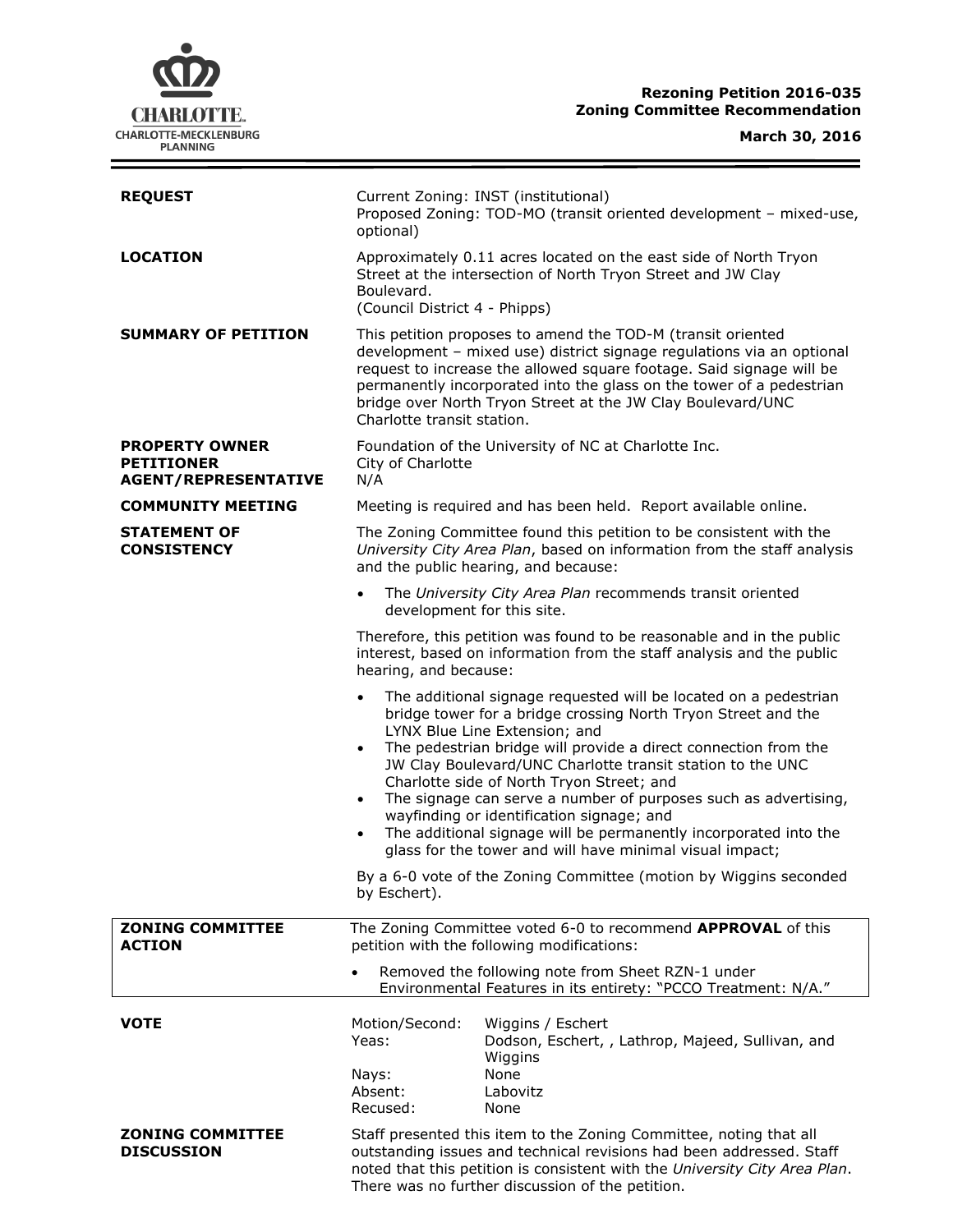**STAFF OPINION** Staff agrees with the recommendation of the Zoning Committee.

# **FINAL STAFF ANALYSIS**

#### **(Pre-Hearing Analysis online at [www.rezoning.org\)](http://www.rezoning.org/)**

#### **PLANNING STAFF REVIEW**

## **Proposed Request Details**

The site plan accompanying this petition contains the following provisions:

- Signage to be permanently incorporated into the glass on the pedestrian bridge tower located on the south side of North Tryon Street that connects to an overhead bridge that crosses North Tryon Street and the proposed light rail tracks leading to a parking garage on the north side of North Tryon Street.
- Signage may serve to direct pedestrians between the JW Clay/UNC Charlotte rail station, Carolinas Medical Center, and UNC Charlotte.
- Optional Requests:
	- Allow maximum of 220 square feet of sign area per building face with a total of three signs, which exceeds the TOD (transit oriented development) signage requirement that limits wall signage to five percent of the building wall to which the sign is attached up to a maximum of 100 square feet.

## **Public Plans and Policies**

*University City Area Plan (2015)* recommends transit oriented development for this site.

## **TRANSPORTATION CONSIDERATIONS**

- This petition has no traffic impacts to the city's street system and helps support the operation of the Blue Line Extension.
- **Vehicle Trip Generation:** Current Zoning: Zero trips per day (based on a vacant site). Proposed Zoning: Zero trips per day (based on infrastructure use).

**DEPARTMENT COMMENTS** (see full department reports online)

- **Charlotte Area Transit System:** No issues.
- **Charlotte Department of Neighborhood & Business Services:** No issues.
- **Charlotte Fire Department:** No comments received.
- **Charlotte-Mecklenburg Schools:** Non-residential petitions do not impact the number of students attending local schools.
- **Charlotte-Mecklenburg Storm Water Services:** No issues.
- **Charlotte Water:** No issues.
- **Engineering and Property Management:** No issues.
- **Mecklenburg County Land Use and Environmental Services Agency:** No issues.
- **Mecklenburg County Parks and Recreation Department:** No issues.

## **ADVISORY COMMENTS**

- 1. Site shall comply with the City of Charlotte Tree Ordinance.
- 2. Charlotte Water has water and sewer system availability via existing 8-inch water and sewer mains located along Clanton Road and Dewitt Lane.

#### **Attachments Online at [www.rezoning.org](http://www.rezoning.org/)**

- Application
- Pre-Hearing Staff Analysis
- Locator Map
- Site Plan
- Community Meeting Report
- Department Comments
	- Charlotte Area Transit System Review